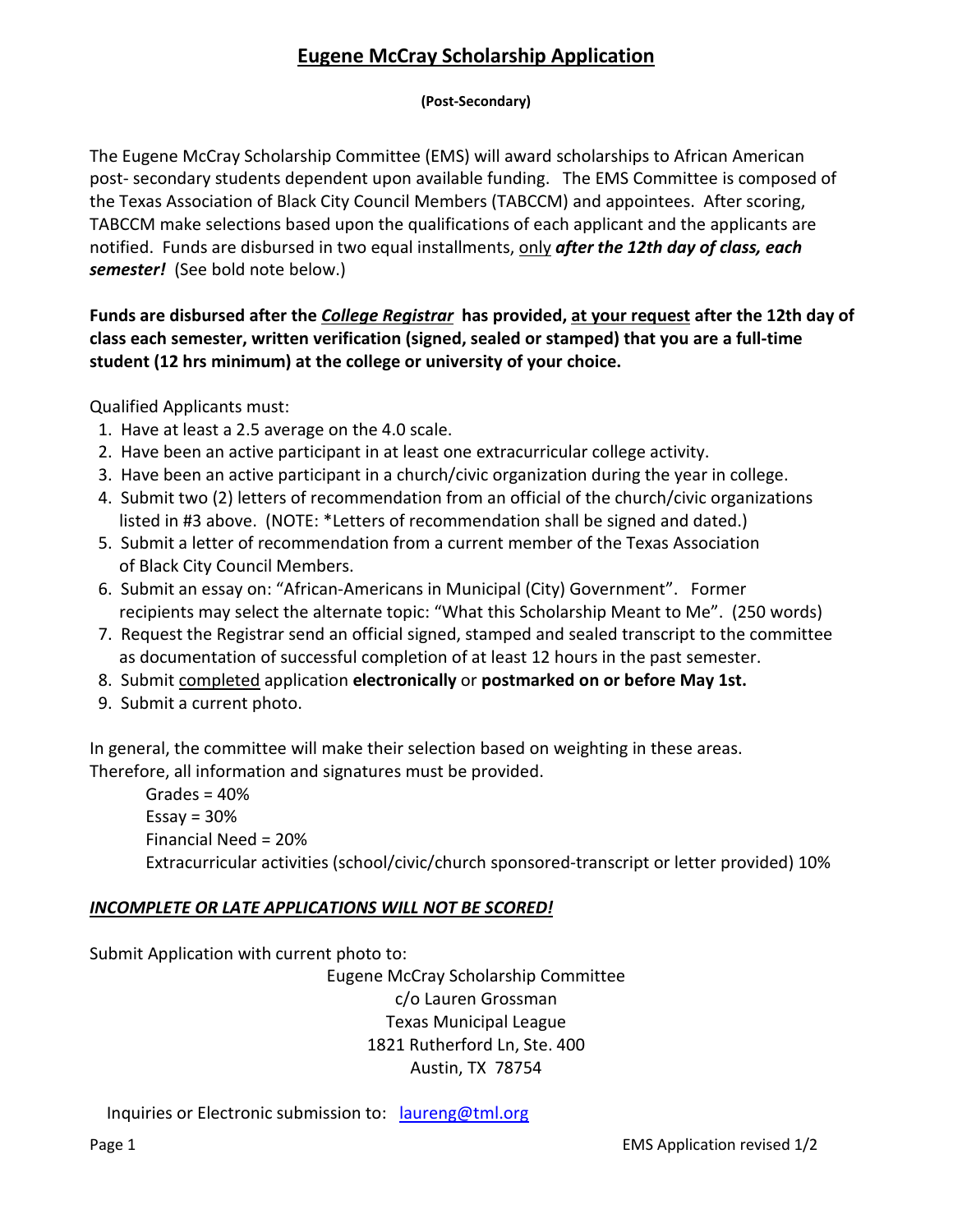## **Eugene McCray Scholarship Application**

**(Please Print)**

| <b>Student Name</b>                                                                                                                                                    |                |  |                            |                          |
|------------------------------------------------------------------------------------------------------------------------------------------------------------------------|----------------|--|----------------------------|--------------------------|
| <b>School Attending</b>                                                                                                                                                |                |  |                            |                          |
| <b>Home Address</b><br>City, State, Zip,<br>Email                                                                                                                      |                |  |                            |                          |
|                                                                                                                                                                        |                |  |                            |                          |
| <b>Phone Number</b>                                                                                                                                                    |                |  |                            |                          |
| College Major/Minor                                                                                                                                                    | (1)            |  | (2)                        |                          |
| Degree Objective                                                                                                                                                       | (1)            |  | (2)                        |                          |
| What are plans for<br>the future?                                                                                                                                      |                |  |                            |                          |
| Father's Employer                                                                                                                                                      |                |  |                            | Job Classification/Title |
| Mother's Employer                                                                                                                                                      |                |  |                            | Job Classification/Title |
| Number of Family Members in Household: ______________________<br>Number of Family Members Attending College: _______________                                           |                |  | Parent's Cumulative Income |                          |
| Applicant's Work<br><b>Experience (Please</b><br>include Length of<br>Time and Position)<br>Special condition or<br>circumstances<br>which indicate<br>financial need. | 1)<br>2)<br>3) |  |                            |                          |